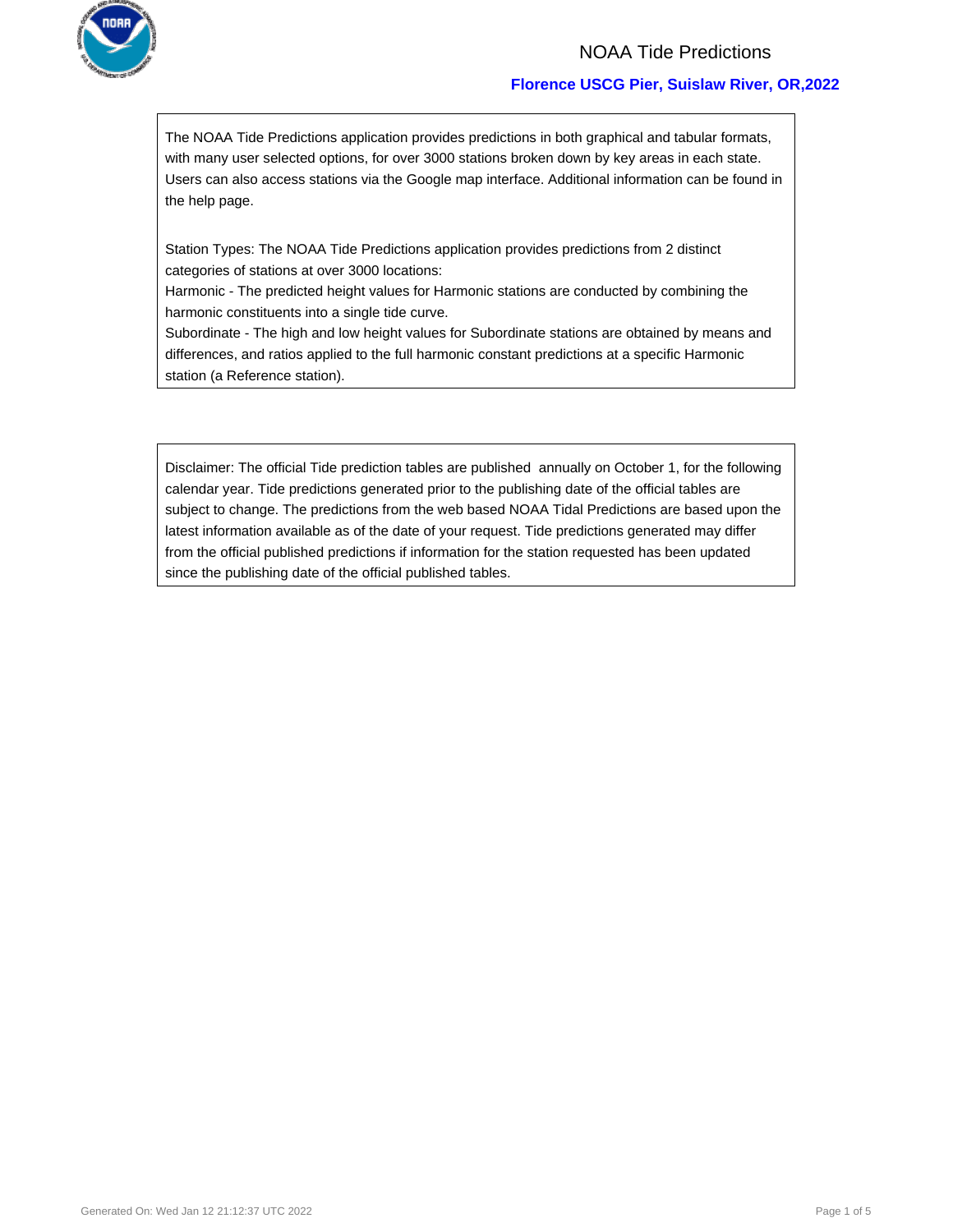

### **NOAA Tide Predictions**

# **Florence USCG Pier, Suislaw River, OR,2022 ( 44 00.1N / 124 07.4W )**

| (4400.1N/12407.4W)                       |
|------------------------------------------|
| Times and Heights of High and Low Waters |

|        |                                                                            |                               | January |                                                                           | <b>February</b>    |                               |                |                                                                           |     |                               |   |                                                                                  |                  | <b>March</b>                    |     |                                                                       |      |                            |        |                                                                          |                         |                              |
|--------|----------------------------------------------------------------------------|-------------------------------|---------|---------------------------------------------------------------------------|--------------------|-------------------------------|----------------|---------------------------------------------------------------------------|-----|-------------------------------|---|----------------------------------------------------------------------------------|------------------|---------------------------------|-----|-----------------------------------------------------------------------|------|----------------------------|--------|--------------------------------------------------------------------------|-------------------------|------------------------------|
|        | Time                                                                       | Height                        |         | Time                                                                      | Height             |                               |                | Time                                                                      |     | Height                        |   | Time                                                                             |                  | Height                          |     | Time                                                                  |      | Height                     |        | Time                                                                     |                         | Height                       |
| 1      | h m<br>04:17 AM 3.9<br>10:14 AM 9.2<br>Sa 05:31 PM -1.5                    | Ħ<br>119<br>280<br>-46        | cm      | h m<br><b>16</b> 12:18 AM 6.4<br>05:04 AM<br>Su 10:49 AM<br>06:01 PM -0.1 | ft<br>- 4.3<br>8.0 | cm<br>195<br>131<br>244<br>-3 | 1<br>$\bullet$ | h m<br>12:50 AM 7.4<br>06:05 AM 3.1<br>Tu 11:55 AM 9.0<br>06:49 PM -1.5   | Ħ   | cm<br>226<br>94<br>274<br>-46 |   | h m<br><b>16</b> 12:45 AM 6.8<br>06:05 AM<br>W 11:52 AM<br>$\circ$ 06:39 PM -0.5 | ft<br>3.0<br>7.9 | cm<br>207<br>91<br>241<br>$-15$ | 1   | h m<br>05:07 AM 2.7<br>10:58 AM 8.3<br>Tu 05:45 PM -1.1               | ft   | сm<br>82<br>253<br>$-34$   |        | h m<br><b>16</b> 12:32 AM<br>06:04 AM<br>W 11:55 AM<br>06:32 PM -0.1     | ft<br>6.4<br>2.5<br>7.3 | cm<br>195<br>76<br>223<br>-3 |
|        | 12:19 AM 7.0<br>05:16 AM 3.8<br>Su 11:07 AM 9.4<br>$\bullet$ 06:20 PM -1.8 | 213<br>116<br>287<br>-55      |         | 17 12:50 AM 6.6<br>05:45 AM 4.1<br>M 11:28 AM 8.1<br>○ 06:34 PM -0.3      |                    | 201<br>125<br>247<br>-9       | 2              | 01:28 AM 7.6<br>06:55 AM 2.6<br>W 12:44 PM 8.7<br>07:29 PM -1.2           |     | 232<br>79<br>265<br>$-37$     |   | 1701:11 AM 7.0<br>06:42 AM 2.5<br>Th 12:30 PM 7.9<br>07:08 PM -0.4               |                  | 213<br>-76<br>241<br>$-12$      | W   | 12:19 AM 7.4<br>05:57 AM 2.0<br>11:48 AM 8.2<br>06:24 PM -0.9         |      | 226<br>61<br>250<br>-27    |        | 17 12:57 AM 6.8<br>06:42 AM 1.8<br>Th 12:36 PM 7.4<br>07:03 PM -0.1      |                         | 207<br>55<br>226<br>-3       |
| 3      | 01:08 AM 7.3<br>06:11 AM 3.6<br>M 12:00 PM 9.4<br>07:07 PM -1.8            | 223<br>110<br>287<br>-55      |         | 1801:20 AM 6.8<br>06:23 AM 3.8<br>Tu 12:06 PM 8.1<br>07:07 PM -0.4        |                    | 207<br>116<br>247<br>$-12$    | 3              | 02:05 AM 7.8<br>07:43 AM 2.2<br>Th 01:32 PM 8.2<br>08:06 PM -0.7          |     | 238<br>67<br>250<br>$-21$     | F | 18 01:37 AM 7.3<br>07:20 AM 2.1<br>01:09 PM 7.7<br>07:38 PM -0.2                 |                  | 223<br>64<br>235<br>-6          |     | 12:53 AM 7.7<br>06:42 AM 1.5<br>Th 12:35 PM 7.9<br>07:00 PM -0.6      |      | 235<br>-46<br>241<br>$-18$ | F      | <b>18</b> 01:23 AM 7.2<br>07:20 AM 1.2<br>01:17 PM 7.4<br>○ 07:34 PM 0.0 |                         | 219<br>37<br>226<br>0        |
| 4      | 01:54 AM 7.5<br>07:04 AM 3.4<br>Tu 12:51 PM 9.1<br>07:52 PM -1.6           | 229<br>104<br>277<br>-49      |         | 1901:50 AM 6.9<br>07:00 AM 3.5<br>W 12:42 PM 8.0<br>07:38 PM -0.4         |                    | 210<br>107<br>244<br>$-12$    | 4<br>F         | 02:41 AM 7.9<br>08:31 AM 2.0<br>02:19 PM 7.5<br>08:42 PM 0.0              |     | 241<br>61<br>229<br>0         |   | 19 02:04 AM 7.5<br>07:59 AM<br>Sa 01:50 PM 7.3<br>08:08 PM 0.3                   | 1.7              | 229<br>52<br>223<br>9           | F   | 01:25 AM 7.9<br>07:25 AM 1.1<br>01:20 PM 7.5<br>07:34 PM 0.0          |      | 241<br>34<br>229<br>0      |        | 19 01:50 AM 7.5<br>07:59 AM 0.6<br>Sa 02:00 PM 7.2<br>08:05 PM 0.4       |                         | 229<br>18<br>219<br>12       |
| 5      | 02:38 AM 7.6<br>07:57 AM 3.2<br>W 01:43 PM 8.6<br>08:35 PM -1.1            | 232<br>98<br>262<br>-34       |         | 2002:19 AM 7.0<br>07:38 AM 3.3<br>Th 01:19 PM 7.8<br>08:08 PM -0.3        |                    | 213<br>101<br>238<br>-9       | 5              | 03:15 AM 7.9<br>09:20 AM 1.9<br>Sa 03:08 PM 6.8<br>09:16 PM 0.9           |     | 241<br>58<br>207<br>27        |   | 2002:32 AM 7.7<br>08:42 AM<br>Su 02:36 PM 6.9<br>08:39 PM 0.9                    | 1.3              | 235<br>40<br>210<br>27          |     | 01:55 AM 7.9<br>08:06 AM 0.9<br>Sa 02:05 PM 7.0<br>08:06 PM 0.8       |      | 241<br>27<br>213<br>24     |        | 2002:18 AM 7.8<br>08:39 AM 0.2<br>Su 02:45 PM 7.0<br>08:38 PM 1.0        |                         | 238<br>6<br>213<br>30        |
| 6      | 03:20 AM 7.6<br>08:51 AM 3.0<br>Th 02:35 PM 7.9<br>09:17 PM -0.4           | 232<br>91<br>241<br>$-12$     | F       | 21 02:48 AM 7.2<br>08:18 AM 3.0<br>01:58 PM 7.5<br>08:39 PM 0.0           |                    | 219<br>91<br>229<br>$\Omega$  | 6              | 03:50 AM 7.8<br>10:11 AM 1.8<br>Su 04:01 PM 6.0<br>09:50 PM               | 1.8 | 238<br>55<br>183<br>55        |   | 21 03:02 AM 7.9<br>09:29 AM 1.1<br>M 03:28 PM 6.3<br>09:13 PM 1.7                |                  | 241<br>34<br>192<br>52          | l 6 | 02:25 AM 7.8<br>08:48 AM 0.8<br>Su 02:51 PM 6.4<br>08:37 PM 1.6       |      | 238<br>24<br>195<br>49     |        | 21 02:48 AM 8.0<br>09:23 AM -0.1<br>M 03:35 PM 6.6<br>09:13 PM 1.7       |                         | 244<br>-3<br>201<br>52       |
| 7<br>F | 04:02 AM 7.6<br>09:48 AM 2.8<br>03:28 PM 7.1<br>09:58 PM 0.4               | 232<br>85<br>216<br>12        |         | 2203:18 AM 7.3<br>09:02 AM<br>Sa 02:42 PM 7.1<br>09:11 PM 0.5             | 2.7                | 223<br>82<br>216<br>15        |                | 04:24 AM 7.6<br>11:07 AM 1.8<br>M 05:02 PM 5.4<br>10:25 PM 2.8            |     | 232<br>55<br>165<br>85        |   | 2203:37 AM 8.0<br>10:25 AM<br>Tu 04:31 PM 5.7<br>09:52 PM 2.6                    | 1.0              | 244<br>30<br>174<br>79          | м   | 02:55 AM 7.6<br>09:31 AM 0.9<br>03:40 PM 5.9<br>09:08 PM              | -2.4 | 232<br>27<br>180<br>73     |        | 22 03:22 AM 8.1<br>10:11 AM -0.2<br>Tu 04:31 PM 6.1<br>09:50 PM 2.4      |                         | 247<br>-6<br>186<br>73       |
| 8      | 04:43 AM 7.6<br>10:50 AM 2.6<br>Sa 04:27 PM 6.2<br>10:39 PM 1.3            | 232<br>79<br>189              | 40      | 23 03:49 AM 7.5<br>09:52 AM 2.4<br>Su 03:33 PM 6.5<br>09:46 PM 1.2        |                    | 229<br>73<br>198<br>37        | 8              | 05:02 AM 7.3<br>12:11 PM 1.8<br>Tu 06:21 PM 4.9<br><b>0</b> 11:07 PM 3.6  |     | 223<br>55<br>149<br>110       |   | 23 04:18 AM 8.0<br>11:31 AM 0.9<br>W 05:51 PM 5.3<br><b>0</b> 10:41 PM 3.4       |                  | 244<br>27<br>162<br>104         | 8   | 03:26 AM 7.3<br>10:19 AM 1.1<br>Tu 04:37 PM 5.3<br>09:40 PM           | 3.2  | 223<br>34<br>162<br>98     |        | 23 04:01 AM 8.0<br>11:07 AM -0.1<br>W 05:37 PM 5.6<br>10:35 PM 3.1       |                         | 244<br>-3<br>171<br>94       |
| 9      | 05:25 AM 7.5<br>11:57 AM 2.4<br>Su 05:35 PM 5.5<br>$\bullet$ 11:22 PM      | 229<br>73<br>168<br>2.2<br>67 |         | 24 04:23 AM 7.6<br>10:50 AM 2.1<br>M 04:35 PM 5.9<br>10:25 PM 2.0         |                    | 232<br>64<br>180<br>-61       | 9              | 05:47 AM 7.1<br>01:22 PM 1.7<br>W 08:08 PM 4.9                            |     | 216<br>52<br>149              |   | 24 05:12 AM 7.9<br>12:48 PM 0.7<br>Th 07:35 PM 5.1<br>11:55 PM 4.1               |                  | 241<br>21<br>155<br>125         |     | 04:00 AM 7.0<br>11:16 AM 1.4<br>W 05:50 PM 4.9<br>10:17 PM            | 3.9  | 213<br>43<br>149<br>119    |        | 24 04:49 AM 7.8<br>12:14 PM 0.1<br>Th 06:59 PM 5.2<br>11:36 PM 3.7       |                         | 238<br>3<br>158<br>113       |
|        | 1006:08 AM 7.5<br>01:06 PM 2.1<br>M 06:58 PM 5.1                           | 229<br>64<br>155              |         | $2505:02$ AM 7.8<br>11:57 AM<br>Tu 05:54 PM 5.4<br>∩ 11:13 PM 2.8         | - 1.7              | 238<br>52<br>165<br>85        |                | <b>10</b> 12:08 AM 4.3<br>06:43 AM 7.0<br>Th 02:33 PM 1.4<br>09:54 PM 5.2 |     | 131<br>213<br>43<br>158       |   | 25 06:22 AM 7.8<br>02:07 PM 0.4<br>F 09:14 PM 5.5                                |                  | 238<br>12<br>168                |     | 1004:44 AM 6.7<br>12:27 PM 1.5<br>Th 07:31 PM 4.8<br>$Q$ 11:19 PM 4.4 |      | 204<br>46<br>146<br>134    | F<br>0 | 25 05:51 AM 7.4<br>01:30 PM 0.2<br>08:35 PM 5.3                          |                         | 226<br>6<br>162              |
|        | <b>11</b> 12:12 AM 3.1<br>06:54 AM 7.4<br>Tu 02:12 PM 1.7<br>08:33 PM 5.0  | 94<br>226<br>52<br>152        |         | 26 05:51 AM 7.9<br>01:11 PM 1.2<br>W 07:33 PM 5.2                         |                    | 241<br>37<br>158              | F              | <b>11</b> 01:37 AM 4.7<br>07:50 AM 7.0<br>03:33 PM 1.1<br>10:49 PM 5.6    |     | 143<br>213<br>34<br>171       |   | $2601:34$ AM 4.3<br>07:43 AM 7.8<br>Sa 03:16 PM -0.1<br>10:20 PM                 | 6.0              | 131<br>238<br>-3<br>183         | F   | 11 05:46 AM 6.5<br>01:44 PM 1.5<br>09:17 PM 5.0                       |      | 198<br>46<br>152           |        | $2601:07$ AM 4.0<br>07:12 AM 7.1<br>Sa 02:47 PM<br>09:56 PM 5.6          | 0.1                     | 122<br>216<br>3<br>171       |
|        | 1201:11 AM 3.8<br>07:43 AM 7.4<br>W 03:11 PM 1.2<br>09:59 PM 5.4           | 116<br>226<br>165             | 37      | 27 12:16 AM 3.6<br>06:50 AM 8.1<br>Th 02:24 PM 0.5<br>09:12 PM 5.5        |                    | 110<br>247<br>15<br>168       |                | 1202:59 AM 4.7<br>08:54 AM 7.2<br>Sa 04:21 PM 0.7<br>11:24 PM 6.0         |     | 143<br>219<br>21<br>183       |   | 27 03:02 AM 4.0<br>08:59 AM 8.0<br>Su 04:14 PM -0.6<br>11:06 PM 6.5              |                  | 122<br>244<br>$-18$<br>198      |     | 1201:04 AM 4.6<br>07:08 AM 6.4<br>Sa 02:52 PM 1.2<br>10:09 PM 5.4     |      | 140<br>195<br>37<br>165    |        | 27 02:47 AM 3.8<br>08:39 AM 7.0<br>Su 03:54 PM -0.1<br>10:51 PM 6.1      |                         | 116<br>213<br>-3<br>186      |
|        | 1302:19 AM 4.3<br>08:33 AM 7.5<br>Th 04:01 PM 0.8<br>11:00 PM 5.8          | 131<br>229<br>24<br>177       | F       | 28 01:38 AM 4.2<br>07:57 AM 8.3<br>03:30 PM -0.1<br>10:28 PM 6.0          |                    | 128<br>253<br>$-3$<br>183     |                | 1304:00 AM 4.4<br>09:48 AM 7.4<br>Su 05:02 PM 0.3<br>11:52 PM 6.3         |     | 134<br>226<br>9<br>192        |   | 28 04:11 AM 3.4<br>10:03 AM 8.2<br>M 05:03 PM -0.9<br>11:44 PM 7.0               |                  | 104<br>250<br>$-27$<br>213      |     | 1303:35 AM 4.3<br>09:24 AM 6.6<br>Su 04:44 PM 0.8<br>11:40 PM 5.7     |      | 131<br>201<br>24<br>174    |        | 28 04:06 AM 3.2<br>09:56 AM 7.1<br>M 04:49 PM -0.3<br>11:32 PM 6.6       |                         | 98<br>216<br>-9<br>201       |
| F.     | 1403:23 AM 4.5<br>09:22 AM 7.6<br>04:45 PM 0.4<br>11:43 PM 6.1             | 137<br>232<br>-12<br>186      |         | 29 03:00 AM 4.3<br>09:04 AM 8.6<br>Sa 04:29 PM -0.8<br>11:24 PM 6.6       |                    | 131<br>262<br>$-24$<br>201    |                | 14 04:47 AM 4.0<br>10:33 AM 7.7<br>M 05:37 PM -0.1                        |     | 122<br>235<br>-3              |   |                                                                                  |                  |                                 |     | <b>14</b> 04:36 AM 3.8<br>10:23 AM 6.9<br>M 05:25 PM 0.4              |      | 116<br>210<br>12           |        | 29 05:08 AM 2.4<br>10:58 AM 7.2<br>Tu 05:35 PM -0.4                      |                         | 73<br>219<br>$-12$           |
|        | <b>15</b> 04:18 AM 4.5<br>10:07 AM 7.8<br>Sa 05:24 PM 0.1                  | 137<br>238                    | 3       | 3004:11 AM 4.0<br>10:06 AM 8.9<br>Su 05:20 PM -1.3                        |                    | 122<br>271<br>-40             |                | 15 12:19 AM 6.5<br>05:27 AM 3.5<br>Tu 11:14 AM 7.9<br>06:09 PM -0.3       |     | 198<br>107<br>241<br>-9       |   |                                                                                  |                  |                                 |     | 15 12:07 AM 6.1<br>05:23 AM 3.2<br>Tu 11:11 AM 7.1<br>06:00 PM 0.1    |      | 186<br>98<br>216<br>3      |        | 30 12:07 AM 7.1<br>05:59 AM 1.6<br>W 11:52 AM 7.3<br>06:15 PM -0.3       |                         | 216<br>49<br>223<br>-9       |
|        |                                                                            |                               |         | 31 12:09 AM 7.0<br>05:11 AM 3.6<br>M 11:02 AM 9.1<br>06:07 PM -1.5        |                    | 213<br>110<br>277<br>-46      |                |                                                                           |     |                               |   |                                                                                  |                  |                                 |     |                                                                       |      |                            |        | <b>31</b> 12:40 AM 7.4<br>06:43 AM<br>Th 12:40 PM<br>06:52 PM 0.0        | 0.9<br>7.2              | 226<br>27<br>219<br>0        |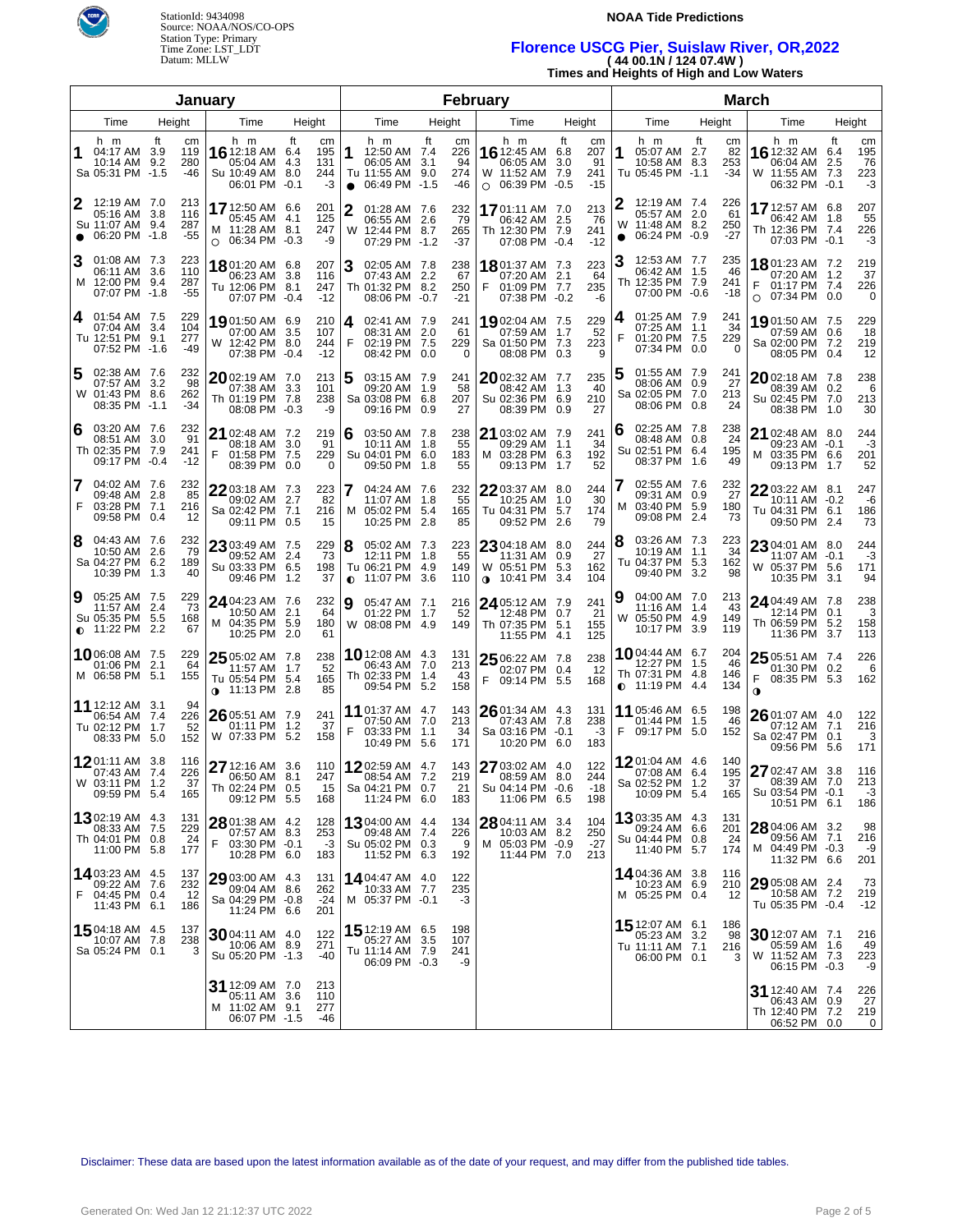

### **NOAA Tide Predictions**

# **Florence USCG Pier, Suislaw River, OR,2022 ( 44 00.1N / 124 07.4W )**

**Times and Heights of High and Low Waters**

| April  |                                                                           |                  |                             |                                                                               |                                 |                              |        | May                                                                       |             |                                 |             |                                                                      |                                 |                               |        | June                                                                  |                    |                                |                                                                                 |                                   |                                 |  |
|--------|---------------------------------------------------------------------------|------------------|-----------------------------|-------------------------------------------------------------------------------|---------------------------------|------------------------------|--------|---------------------------------------------------------------------------|-------------|---------------------------------|-------------|----------------------------------------------------------------------|---------------------------------|-------------------------------|--------|-----------------------------------------------------------------------|--------------------|--------------------------------|---------------------------------------------------------------------------------|-----------------------------------|---------------------------------|--|
|        | Time                                                                      | Height           |                             | Time                                                                          | Height                          |                              |        | Time                                                                      |             | Height                          |             | Time                                                                 |                                 | Height                        |        | Time                                                                  |                    | Height                         | Time                                                                            |                                   | Height                          |  |
| 1<br>F | h m<br>01:10 AM 7.6<br>07:24 AM<br>01:25 PM 7.0<br>07:27 PM               | ft<br>0.3<br>0.5 | сm<br>232<br>9<br>213<br>15 | h m<br>16 12:32 AM<br>06:57 AM<br>Sa 01:06 PM<br>06:58 PM<br>$\circ$          | ft<br>7.5<br>-0.2<br>6.8<br>0.9 | cm<br>229<br>-6<br>207<br>27 |        | h m<br>12:55 AM 7.6<br>07:40 AM -0.7<br>Su 02:02 PM 6.1<br>07:28 PM       | ft<br>2.1   | cm<br>232<br>$-21$<br>186<br>64 |             | h m<br>16 12:22 AM<br>07:20 AM<br>M 01:51 PM<br>$\circ$ 07:07 PM     | ft<br>8.2<br>-1.8<br>6.4<br>2.3 | cm<br>250<br>-55<br>195<br>70 | 1<br>W | h m<br>01:22 AM 7.2<br>08:33 AM -0.9<br>03:21 PM<br>08:16 PM          | Ħ<br>5.7<br>3.4    | cm<br>219<br>-27<br>174<br>104 | h m<br>1601:32 AM<br>08:45 AM<br>Th 03:34 PM<br>08:36 PM                        | ft<br>8.5<br>$-2.4$<br>6.3<br>2.9 | cm<br>259<br>$-73$<br>192<br>88 |  |
|        | 01:40 AM 7.7<br>08:03 AM 0.0<br>Sa 02:09 PM 6.7<br>08:00 PM 1.0           |                  | 235<br>0<br>204<br>30       | 1701:03 AM 7.8<br>07:38 AM -0.8<br>Su 01:54 PM<br>07:34 PM                    | 6.8<br>-1.4                     | 238<br>$-24$<br>207<br>43    | 2      | 01:24 AM 7.5<br>08:16 AM -0.8<br>M 02:45 PM 6.0<br>08:02 PM               | -2.6        | 229<br>$-24$<br>183<br>79       |             | <b>17</b> 01:02 AM<br>08:07 AM<br>Tu 02:45 PM<br>07:53 PM            | 8.4<br>$-2.1$<br>6.3<br>-2.6    | 256<br>-64<br>192<br>79       |        | 01:56 AM 7.0<br>09:10 AM -0.7<br>Th 04:04 PM<br>08:54 PM              | -5.6<br>3.5        | 213<br>-21<br>171<br>107       | <b>17</b> 02:26 AM<br>09:34 AM<br>F<br>04:26 PM<br>09:35 PM                     | 8.2<br>$-2.1$<br>6.3<br>2.8       | 250<br>-64<br>192<br>85         |  |
| 3      | 02:08 AM 7.7<br>08:40 AM -0.1<br>Su 02:53 PM 6.4<br>08:32 PM 1.7          |                  | 235<br>-3<br>195<br>52      | 18 01:35 AM 8.1<br>08:21 AM -1.2<br>M 02:44 PM 6.6<br>08:12 PM                | - 1.9                           | 247<br>$-37$<br>201<br>58    | 3      | 01:53 AM 7.3<br>08:52 AM -0.6<br>Tu 03:29 PM 5.8<br>08:36 PM              | 3.0         | 223<br>$-18$<br>177<br>91       |             | 18 01:46 AM<br>08:56 AM<br>W 03:41 PM<br>08:42 PM                    | 8.4<br>$-2.1$<br>6.2<br>2.9     | 256<br>-64<br>189<br>88       | З<br>F | 02:34 AM 6.8<br>09:49 AM -0.5<br>04:47 PM<br>09:36 PM                 | -5.5<br>3.5        | 207<br>-15<br>168<br>107       | 18803:22 AM 7.6<br>10:24 AM -1.6<br>Sa 05:17 PM<br>10:39 PM                     | 6.4<br>2.6                        | 232<br>-49<br>195<br>79         |  |
| 4      | 02:36 AM 7.5<br>09:18 AM -0.1<br>M 03:38 PM 6.1<br>09:03 PM 2.4           |                  | 229<br>-3<br>186<br>73      | <b>19</b> 02:11 AM 8.2<br>09:08 AM -1.3<br>Tu 03:38 PM 6.3<br>08:53 PM 2.4    |                                 | 250<br>$-40$<br>192<br>73    |        | 4 02:23 AM 7.1<br>09:30 AM -0.4<br>W 04:16 PM 5.6<br>09:11 PM             | -3.4        | 216<br>$-12$<br>171<br>104      |             | 1902:34 AM<br>09:48 AM<br>Th 04:39 PM<br>09:37 PM                    | 8.2<br>$-1.8$<br>6.0<br>3.1     | 250<br>$-55$<br>183<br>94     | 4      | 03:14 AM 6.5<br>$10:30$ AM $-0.3$<br>Sa 05:31 PM<br>10:26 PM          | -5.4<br>3.5        | 198<br>-9<br>165<br>107        | 19 04:23 AM 6.9<br>11:14 AM<br>Su 06:07 PM<br>11:50 PM                          | $-1.0$<br>6.5<br>2.4              | 210<br>$-30$<br>198<br>73       |  |
| 5      | 03:04 AM 7.3<br>09:57 AM 0.1<br>Tu 04:26 PM 5.7<br>09:35 PM 3.0           |                  | 223<br>3<br>174<br>91       | $20$ 02:52 AM 8.2<br>09:59 AM -1.2<br>W 04:38 PM<br>09:39 PM 3.0              | 5.9                             | 250<br>$-37$<br>180<br>91    | 5      | 02:57 AM 6.9<br>$10:12$ AM $-0.1$<br>Th 05:06 PM 5.4<br>09:50 PM          | 3.6         | 210<br>-3<br>165<br>110         | F           | $20$ 03:29 AM<br>10:43 AM<br>05:40 PM<br>10:42 PM                    | -7.7<br>$-1.4$<br>6.0<br>3.2    | 235<br>-43<br>183<br>98       | 5      | 04:00 AM 6.1<br>11:13 AM<br>Su 06:15 PM<br>11:27 PM                   | 0.0<br>-5.5<br>3.3 | 186<br>0<br>168<br>101         | 2005:28 AM 6.0<br>12:04 PM<br>M 06:56 PM                                        | -0.2<br>6.6                       | 183<br>-6<br>201                |  |
| 6      | 03:35 AM 7.0<br>10:41 AM 0.5<br>W 05:19 PM<br>10:08 PM 3.5                | - 5.3            | 213<br>15<br>162<br>107     | 21 03:39 AM 7.9<br>10:56 AM -0.9<br>Th 05:45 PM<br>10:35 PM 3.4               | -5.6                            | 241<br>$-27$<br>171<br>104   | 6<br>F | 03:36 AM 6.5<br>11:00 AM 0.2<br>06:02 PM 5.2<br>10:39 PM                  | -3.8        | 198<br>6<br>158<br>116          |             | 21 04:30 AM<br>11:41 AM<br>Sa 06:41 PM<br>11:59 PM                   | -7.1<br>$-0.9$<br>6.0<br>3.1    | 216<br>$-27$<br>183<br>94     | 6      | 04:55 AM 5.7<br>11:58 AM<br>M 06:58 PM                                | 0.3<br>-5.6        | 174<br>9<br>171                | 21 01:05 AM<br>06:40 AM<br>Tu 12:55 PM<br>07:43 PM<br>$\bullet$                 | 2.0<br>5.3<br>0.5<br>6.8          | 61<br>162<br>15<br>207          |  |
| 7      | 04:10 AM 6.7<br>11:33 AM 0.8<br>Th 06:25 PM<br>10:50 PM 3.9               | - 5.0            | 204<br>24<br>152<br>119     | $22$ 04:35 AM 7.4<br>12:00 PM -0.5<br>F.<br>07:00 PM<br>11:51 PM 3.6          | 5.5                             | 226<br>$-15$<br>168<br>110   |        | 04:23 AM 6.2<br>11:53 AM<br>Sa 07:02 PM 5.1<br>11:46 PM                   | 0.5<br>-3.8 | 189<br>15<br>155<br>116         | $\mathbf 0$ | 2205:40 AM<br>12:41 PM<br>Su 07:40 PM                                | -6.4<br>$-0.4$<br>6.1           | 195<br>$-12$<br>186           |        | 12:36 AM 3.0<br>06:00 AM<br>Tu 12:45 PM 0.6<br>$\bullet$ 07:40 PM 5.9 | -5.3               | 91<br>162<br>18<br>180         | $2202:17$ AM<br>07:59 AM<br>W 01:47 PM<br>08:29 PM                              | 1.4<br>4.8<br>1.3<br>6.9          | 43<br>146<br>40<br>210          |  |
| 8<br>F | 04:55 AM 6.4<br>12:36 PM 1.1<br>07:46 PM<br>11:59 PM 4.2                  | -4.9             | 195<br>34<br>149<br>128     | $23$ 05:45 AM 6.9<br>01:10 PM -0.2<br>Sa 08:16 PM 5.6<br>$\mathbf 0$          |                                 | 210<br>-6<br>171             | 8      | 05:24 AM 5.8<br>12:51 PM 0.7<br>Su 08:00 PM 5.2                           |             | 177<br>21<br>158                |             | $23$ 01:23 AM 2.7<br>06:58 AM<br>M 01:40 PM<br>08:34 PM 6.4          | 5.8<br>0.1                      | 82<br>177<br>3<br>195         |        | 01:46 AM 2.4<br>07:16 AM 5.0<br>W 01:35 PM<br>08:21 PM 6.3            | 0.9                | 73<br>152<br>27<br>192         | 23 03:20 AM<br>09:19 AM<br>Th 02:40 PM<br>09:13 PM                              | 0.8<br>4.7<br>1.9<br>7.1          | 24<br>143<br>58<br>216          |  |
| 9      | 06:00 AM 6.1<br>01:48 PM<br>Sa 09:08 PM 5.0                               | $-1.2$           | 186<br>37<br>152            | 24 01:24 AM 3.5<br>07:08 AM<br>Su 02:19 PM 0.0<br>09:20 PM 6.0                | 6.4                             | 107<br>195<br>0<br>183       | 9      | 01:10 AM 3.6<br>06:39 AM 5.5<br>M 01:48 PM 0.7<br>$\bullet$ 08:49 PM 5.4  |             | 110<br>168<br>21<br>165         |             | 24 02:41 AM<br>08:19 AM<br>Tu 02:36 PM<br>09:21 PM 6.7               | 2.1<br>5.4<br>0.6               | 64<br>165<br>18<br>204        |        | 02:49 AM 1.6<br>08:35 AM 4.9<br>Th 02:27 PM 1.3<br>09:01 PM 6.7       |                    | 49<br>149<br>40<br>204         | 24 04:15 AM<br>10:33 AM<br>F<br>03:34 PM<br>09:54 PM                            | 0.2<br>4.8<br>2.5<br>7.1          | 6<br>146<br>76<br>216           |  |
|        | <b>10</b> 01:38 AM 4.2<br>07:24 AM 5.9<br>Su 02:54 PM 1.0<br>10:02 PM 5.3 |                  | 128<br>180<br>30<br>162     | $2502:51$ AM 3.0<br>08:33 AM<br>M 03:20 PM<br>10:09 PM 6.4                    | 6.2<br>0.1                      | 91<br>189<br>3<br>195        |        | 1002:26 AM 3.1<br>07:58 AM 5.4<br>Tu 02:41 PM 0.8<br>09:29 PM 5.8         |             | 94<br>165<br>24<br>177          |             | 25 03:46 AM<br>09:35 AM<br>W 03:28 PM<br>10:02 PM 7.0                | -1.3<br>5.2<br>1.0              | 40<br>158<br>30<br>213        | F      | 1003:45 AM 0.7<br>09:49 AM 5.1<br>03:19 PM<br>09:42 PM 7.2            | - 1.8              | 21<br>155<br>55<br>219         | $25$ 05:03 AM $-0.2$<br>11:35 AM<br>Sa 04:26 PM<br>10:34 PM                     | 5.0<br>2.9<br>7.2                 | -6<br>152<br>88<br>219          |  |
|        | 11 03:03 AM 3.7<br>08:44 AM<br>M 03:48 PM 0.8<br>10:38 PM 5.6             | -5.9             | 113<br>180<br>24<br>171     | $26$ 04:02 AM 2.2<br>09:48 AM 6.1<br>Tu 04:12 PM<br>10:49 PM 6.8              | 0.2                             | 67<br>186<br>6<br>207        |        | 11 03:28 AM 2.3<br>09:11 AM 5.4<br>W 03:29 PM 0.9<br>10:04 PM 6.3         |             | 70<br>165<br>27<br>192          |             | 26 04:39 AM<br>10:41 AM<br>Th 04:16 PM<br>10:38 PM 7.3               | 0.5<br>5.3<br>1.5               | 15<br>162<br>46<br>223        |        | 11 04:37 AM -0.2<br>10:56 AM 5.4<br>Sa 04:12 PM<br>10:24 PM 7.7       | 2.1                | -6<br>165<br>64<br>235         | $2605:45$ AM $-0.6$<br>12:26 PM<br>Su 05:15 PM<br>11:12 PM                      | 5.3<br>3.1<br>-7.3                | $-18$<br>162<br>94<br>223       |  |
|        | 12 04:05 AM 3.1<br>09:49 AM<br>Tu 04:32 PM 0.5<br>11:08 PM 6.1            | 6.1              | 94<br>186<br>15<br>186      | 27 04:57 AM 1.3<br>10:50 AM 6.2<br>W 04:58 PM 0.4<br>11:24 PM 7.2             |                                 | 40<br>189<br>- 12<br>219     |        | <b>12</b> 04:19 AM 1.4<br>10:14 AM 5.6<br>Th 04:14 PM 1.0<br>10:37 PM 6.8 |             | 43<br>171<br>30<br>207          | F           | 27 05:25 AM -0.1<br>11:38 AM<br>05:00 PM 1.9<br>11:12 PM 7.4         | -5.4                            | -3<br>165<br>58<br>226        |        | 1205:27 AM -1.1<br>11:56 AM 5.7<br>Su 05:04 PM 2.5<br>11:07 PM 8.2    |                    | -34<br>174<br>76<br>250        | $2706:25$ AM $-0.8$<br>01:10 PM<br>M 06:00 PM 3.3<br>11:50 PM 7.3               | 5.5                               | $-24$<br>168<br>101<br>223      |  |
|        | 1304:53 AM 2.3<br>10:44 AM 6.4<br>W 05:10 PM 0.4<br>11:36 PM 6.5          |                  | 70<br>195<br>12<br>198      | 28 05:44 AM 0.5<br>11:44 AM 6.2<br>Th 05:39 PM 0.7<br>11:56 PM 7.4            |                                 | 15<br>189<br>21<br>226       | F      | 1305:06 AM 0.4<br>11:11 AM 5.9<br>04:58 PM 1.2<br>11:10 PM 7.4            |             | 12<br>180<br>37<br>226          |             | 28 06:06 AM -0.6<br>12:29 PM<br>Sa 05:43 PM 2.3<br>11:45 PM 7.4      | 5.6                             | $-18$<br>171<br>-70<br>226    |        | 1306:16 AM -1.8<br>12:53 PM 6.0<br>M 05:56 PM 2.7<br>11:53 PM 8.5     |                    | -55<br>183<br>82<br>259        | $28$ 07:03 AM $\,$ -0.9 $\,$<br>01:50 PM 5.7<br>Tu 06:41 PM 3.4                 |                                   | $-27$<br>174<br>104             |  |
|        | 14 05:36 AM 1.4<br>11:32 AM 6.6<br>Th 05:46 PM 0.4                        |                  | 43<br>201<br>12             | 29 06:26 AM -0.1<br>12:33 PM 6.2<br>F 06:17 PM 1.1                            |                                 | -3<br>189<br>34              |        | 1405:50 AM -0.5<br>12:05 PM 6.1<br>Sa 05:40 PM 1.5<br>11:45 PM 7.8        |             | -15<br>186<br>46<br>238         |             | $29$ 06:43 AM $-0.9$<br>01:14 PM 5.7<br>Su 06:23 PM 2.7              |                                 | $-27$<br>174<br>82            | O      | 1407:06 AM -2.2<br>01:48 PM 6.2<br>Tu 06:48 PM 2.8                    |                    | -67<br>189<br>85               | 29 12:27 AM 7.3<br>07:39 AM -1.0<br>W 02:28 PM 5.7<br>07:21 PM 3.3<br>$\bullet$ |                                   | 223<br>$-30$<br>174<br>101      |  |
| F      | 15 12:04 AM 7.0<br>06:16 AM 0.6<br>12:19 PM 6.8<br>06:22 PM 0.6           |                  | 213<br>18<br>207<br>18      | 30 12:26 AM 7.6<br>07:04 AM -0.5<br>Sa 01:18 PM 6.2<br>$\bullet$ 06:53 PM 1.6 |                                 | 232<br>$-15$<br>189<br>49    |        | $15^{06:35}$ AM $-1.2$<br>12:58 PM 6.3<br>Su 06:23 PM 1.9                 |             | -37<br>192<br>58                | $\bullet$   | $30$ 12:17 AM 7.4<br>07:20 AM -1.0<br>M 01:58 PM 5.8<br>07:01 PM 3.0 |                                 | 226<br>$-30$<br>177<br>91     |        | 15 12:41 AM 8.6<br>07:55 AM -2.4<br>W 02:42 PM 6.3<br>07:41 PM 2.9    |                    | 262<br>-73<br>192<br>88        | 3001:04 AM 7.2<br>08:15 AM -1.0<br>Th 03:04 PM 5.7<br>07:59 PM 3.3              |                                   | 219<br>-30<br>174<br>101        |  |
|        |                                                                           |                  |                             |                                                                               |                                 |                              |        |                                                                           |             |                                 |             | 31 12:49 AM 7.3<br>07:56 AM -1.0<br>Tu 02:40 PM 5.8<br>07:38 PM      | 3.2                             | 223<br>$-30$<br>177<br>98     |        |                                                                       |                    |                                |                                                                                 |                                   |                                 |  |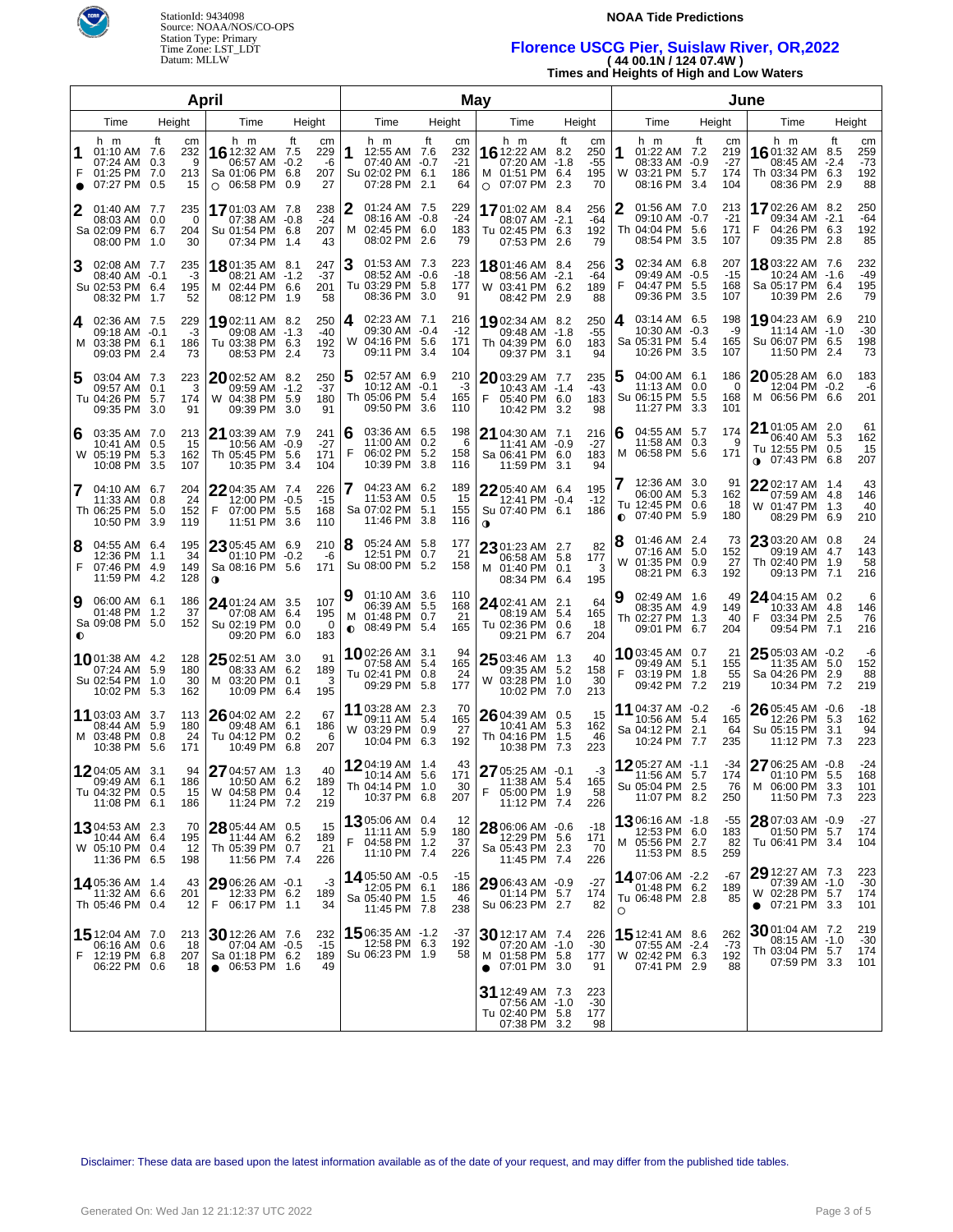

### **NOAA Tide Predictions**

# **Florence USCG Pier, Suislaw River, OR,2022 ( 44 00.1N / 124 07.4W )**

**Times and Heights of High and Low Waters**

| July   |                                                                      |        |                               |                                                                                   |            |                                 |                | <b>August</b>                                                              |            |                                 |                                                                 |                               |                         |                             |         |                                                                            | <b>September</b> |                              |           |                                                                     |                   |                         |  |
|--------|----------------------------------------------------------------------|--------|-------------------------------|-----------------------------------------------------------------------------------|------------|---------------------------------|----------------|----------------------------------------------------------------------------|------------|---------------------------------|-----------------------------------------------------------------|-------------------------------|-------------------------|-----------------------------|---------|----------------------------------------------------------------------------|------------------|------------------------------|-----------|---------------------------------------------------------------------|-------------------|-------------------------|--|
|        | Time                                                                 | Height |                               | Time                                                                              | Height     |                                 |                | Time                                                                       |            | Height                          | Time                                                            |                               |                         | Height                      |         | Time                                                                       | Height           |                              |           | Time                                                                |                   | Height                  |  |
| F      | h m<br>01:41 AM 7.1<br>08:50 AM -0.9<br>03:40 PM 5.7<br>08:39 PM 3.2 | ft     | cm<br>216<br>-27<br>174<br>98 | h m<br><b>16</b> 02:18 AM 8.0<br>09:13 AM -1.9<br>Sa 03:56 PM 6.7<br>09:24 PM 2.0 | ft         | cm<br>244<br>$-58$<br>204<br>61 | 1              | h m<br>02:44 AM 6.6<br>09:23 AM -0.4<br>M 04:00 PM 6.3<br>09:44 PM 2.0     | ft         | cm<br>201<br>$-12$<br>192<br>61 | h m<br>16 03:54 AM 6.3<br>Tu 04:30 PM                           | 10:01 AM<br>10:52 PM          | ft<br>0.3<br>7.1<br>0.8 | cm<br>192<br>9<br>216<br>24 | 1       | h m<br>04:08 AM 5.8<br>09:53 AM 1.4<br>Th 04:12 PM 7.2<br>10:58 PM 0.5     | ft               | cm<br>177<br>43<br>219<br>15 | F.        | h m<br>16 05:34 AM<br>10:40 AM 3.0<br>04:51 PM 6.6                  | ft<br>5.2         | cm<br>158<br>91<br>201  |  |
| 2      | 02:18 AM 6.9<br>09:24 AM -0.8<br>Sa 04:15 PM 5.8<br>09:21 PM 3.1     |        | 210<br>$-24$<br>177<br>94     | 1703:13 AM 7.4<br>09:56 AM -1.3<br>Su 04:39 PM 6.8<br>10:23 PM 1.8                |            | 226<br>-40<br>207<br>55         | 2              | 03:27 AM 6.2<br>09:55 AM 0.0<br>Tu 04:30 PM 6.5<br>10:32 PM 1.7            |            | 189<br>0<br>198<br>52           | <b>17</b> 04:51 AM<br>W 05:09 PM 7.0                            | 10:39 AM<br>11:50 PM 0.9      | 5.6<br>1.2              | 171<br>37<br>213<br>27      | 2<br>F  | 05:08 AM 5.3<br>10:33 AM 2.1<br>04:53 PM 7.2                               |                  | 162<br>64<br>219             |           | 17 12:04 AM 0.8<br>06:46 AM<br>Sa 11:30 AM 3.6<br>o} 05:41 PM       | 4.9<br>6.3        | 24<br>149<br>110<br>192 |  |
| 3      | 02:58 AM 6.6<br>09:58 AM -0.6<br>Su 04:49 PM 5.8<br>10:08 PM 2.9     |        | 201<br>-18<br>177<br>88       | 18804:10 AM 6.6<br>10:39 AM -0.5<br>M 05:22 PM 6.9<br>11:26 PM 1.6                |            | 201<br>$-15$<br>210<br>49       | 3              | 04:16 AM 5.7<br>10:28 AM 0.6<br>W 05:03 PM 6.7<br>11:26 PM 1.4             |            | 174<br>18<br>204<br>43          | 1805:55 AM<br>Th 05:50 PM 6.8                                   | 11:21 AM                      | 5.0<br>2.1              | 152<br>64<br>207            |         | 12:00 AM 0.4<br>06:23 AM 5.0<br>Sa 11:22 AM 2.8<br>$0$ 05:45 PM 7.2        |                  | -12<br>152<br>85<br>219      |           | 1801:12 AM 1.0<br>08:15 AM 4.8<br>Su 12:42 PM 4.0<br>06:46 PM 6.1   |                   | 30<br>146<br>122<br>186 |  |
| 4      | 03:41 AM 6.2<br>10:33 AM -0.3<br>M 05:24 PM 6.0<br>11:01 PM 2.6      |        | 189<br>-9<br>183<br>79        | 19 05:10 AM 5.7<br>11:22 AM 0.3<br>Tu 06:04 PM 6.9                                |            | 174<br>9<br>210                 | 4              | 05:15 AM 5.2<br>11:06 AM 1.3<br>Th 05:40 PM 6.9                            |            | 158<br>40<br>210                | 19 12:54 AM 0.9<br>12:10 PM 2.9<br><b>0</b> 06:38 PM            | 07:11 AM                      | 4.6<br>6.5              | 27<br>140<br>88<br>198      | 4       | 01:12 AM 0.3<br>07:53 AM 4.8<br>Su 12:31 PM 3.4<br>06:52 PM                | 7.2              | 9<br>146<br>104<br>219       |           | 19 02:25 AM 1.0<br>09:40 AM 5.0<br>M 02:11 PM 4.0<br>08:03 PM       | 6.1               | 30<br>152<br>122<br>186 |  |
| 5      | 04:32 AM 5.7<br>11:10 AM 0.2<br>Tu 06:00 PM 6.2                      |        | 174<br>6<br>189               | 20 12:32 AM 1.3<br>06:18 AM 5.0<br>W 12:07 PM 1.2<br><b>0</b> 06:49 PM 6.9        |            | 40<br>152<br>37<br>210          | F<br>$\bullet$ | 12:28 AM 1.1<br>06:27 AM 4.8<br>11:52 AM 2.0<br>06:26 PM                   | 7.1        | 34<br>146<br>61<br>216          | $20$ 02:02 AM 0.9<br>Sa 01:15 PM                                | 08:44 AM<br>07:36 PM          | 4.5<br>3.5<br>6.4       | 27<br>137<br>107<br>195     | 5<br>м  | 02:28 AM 0.0<br>09:24 AM 5.0<br>01:59 PM 3.6<br>08:09 PM 7.3               |                  | 0<br>152<br>110<br>223       |           | 20 03:30 AM 0.8<br>10:34 AM<br>Tu 03:25 PM<br>09:13 PM              | 5.2<br>3.7<br>6.2 | 24<br>158<br>113<br>189 |  |
| 6      | 12:00 AM 2.3<br>05:32 AM 5.2<br>W 11:51 AM 0.7<br>06:37 PM 6.4       |        | 70<br>158<br>21<br>195        | $21$ 01:40 AM $\,$ 1.0 $\,$<br>07:36 AM 4.6<br>Th 12:57 PM 2.1<br>07:35 PM 6.8    |            | 30<br>140<br>64<br>207          | 6              | 01:38 AM 0.6<br>07:54 AM 4.6<br>Sa 12:50 PM 2.7<br>07:21 PM                | 7.3        | 18<br>140<br>82<br>223          | 21 03:10 AM 0.7<br>Su 02:33 PM                                  | 10:13 AM<br>08:40 PM          | 4.8<br>3.8<br>6.4       | 21<br>146<br>116<br>195     | 6       | 03:38 AM -0.4<br>10:34 AM 5.4<br>Tu 03:23 PM 3.4<br>09:24 PM               | 7.5              | $-12$<br>165<br>104<br>229   |           | 21 04:21 AM 0.6<br>11:11 AM<br>W 04:21 PM<br>10:10 PM               | 5.5<br>3.3<br>6.5 | 18<br>168<br>101<br>198 |  |
| 7      | 01:05 AM 1.7<br>06:45 AM 4.8<br>Th 12:37 PM 1.4<br>$Q$ 07:19 PM 6.7  |        | 52<br>146<br>43<br>204        | 22 02:46 AM 0.7<br>09:03 AM 4.4<br>F<br>01:55 PM 2.8<br>08:24 PM                  | 6.8        | 21<br>134<br>85<br>207          | 7              | 02:48 AM 0.1<br>09:26 AM 4.8<br>Su 02:03 PM<br>08:25 PM                    | 3.2<br>7.5 | 3<br>146<br>98<br>229           | 2204:10 AM 0.4<br>M 03:44 PM<br>09:40 PM                        | 11:13 AM                      | 5.1<br>3.8<br>6.6       | 12<br>155<br>116<br>201     |         | 04:38 AM -0.9<br>11:24 AM 5.9<br>W 04:33 PM 2.8<br>10:30 PM 7.7            |                  | -27<br>180<br>85<br>235      |           | 22 05:03 AM 0.3<br>11:40 AM<br>Th 05:06 PM 2.7<br>10:57 PM          | 5.8<br>6.7        | 9<br>177<br>82<br>204   |  |
| 8<br>F | 02:10 AM 1.1<br>08:08 AM 4.7<br>01:31 PM 2.0<br>08:06 PM 7.1         |        | 34<br>143<br>61<br>216        | $23$ 03:46 AM 0.4<br>10:26 AM 4.7<br>Sa 02:58 PM<br>09:15 PM                      | 3.3<br>6.8 | 12<br>143<br>101<br>207         | 8              | 03:55 AM -0.6<br>10:44 AM 5.2<br>M 03:21 PM<br>09:31 PM                    | 3.4<br>7.8 | $-18$<br>158<br>104<br>238      | 23 04:59 AM 0.1<br>Tu 04:41 PM                                  | 11:53 AM<br>10:33 PM          | 5.4<br>3.5<br>6.8       | 3<br>165<br>107<br>207      | 8       | 05:29 AM -1.2<br>12:06 PM 6.4<br>Th 05:32 PM 2.1<br>11:28 PM 7.9           |                  | -37<br>195<br>64<br>241      | F         | 23 05:39 AM 0.1<br>12:06 PM 6.1<br>05:45 PM<br>11:40 PM             | 2.1<br>6.9        | 3<br>186<br>64<br>210   |  |
| 9      | 03:14 AM 0.3<br>09:32 AM 4.8<br>Sa 02:32 PM 2.5<br>08:56 PM 7.5      |        | 9<br>146<br>76<br>229         | $24$ 04:38 AM 0.0<br>11:30 AM 5.0<br>Su 04:01 PM<br>10:04 PM                      | 3.5<br>6.9 | 0<br>152<br>107<br>210          | 9              | 04:55 AM -1.2<br>11:44 AM 5.6<br>Tu 04:32 PM 3.2<br>10:33 PM               | 8.2        | -37<br>171<br>98<br>250         | 24 05:41 AM -0.2<br>W 05:27 PM                                  | 12:25 PM<br>11:18 PM          | 5.6<br>3.1<br>7.0       | -6<br>171<br>94<br>213      | Ι9<br>F | 06:15 AM -1.3<br>12:44 PM 6.8<br>06:24 PM 1.4                              |                  | -40<br>207<br>43             |           | 24 06:11 AM 0.0<br>12:32 PM 6.5<br>Sa 06:23 PM                      | 1.4               | 0<br>198<br>43          |  |
|        | 1004:13 AM -0.5<br>10:47 AM 5.1<br>Su 03:36 PM 2.9<br>09:49 PM 7.9   |        | $-15$<br>155<br>88<br>241     | 25 05:25 AM -0.3<br>12:18 PM 5.3<br>M 04:56 PM 3.5<br>10:50 PM                    | 7.1        | -9<br>162<br>107<br>216         |                | 1005:49 AM -1.7<br>12:33 PM 6.0<br>W 05:34 PM 2.8<br>11:31 PM              | 8.4        | $-52$<br>183<br>85<br>256       | 25 06:17 AM -0.4<br>Th 06:07 PM 2.7                             | 12:54 PM 5.8<br>11:58 PM      | 7.2                     | $-12$<br>177<br>82<br>219   |         | 10 12:21 AM 7.8<br>06:56 AM -1.1<br>Sa 01:20 PM 7.1<br>$O$ 07:13 PM 0.8    |                  | 238<br>$-34$<br>216<br>24    | $\bullet$ | $2512:20$ AM 6.9<br>06:42 AM 0.1<br>Su 12:58 PM 6.8<br>07:00 PM 0.9 |                   | 210<br>3<br>207<br>27   |  |
|        | 11 05:09 AM -1.3<br>11:51 AM 5.5<br>M 04:40 PM 3.1<br>10:44 PM 8.3   |        | $-40$<br>168<br>94<br>253     | $26$ 06:06 AM $-0.5$<br>12:56 PM 5.5<br>Tu 05:43 PM 3.4<br>11:33 PM 7.2           |            | $-15$<br>168<br>104<br>219      |                | 11 06:37 AM -2.0<br>01:16 PM 6.4<br>Th 06:31 PM 2.3                        |            | -61<br>195<br>70                | 26 06:50 AM -0.6<br>06:45 PM<br>F                               | 01:21 PM 6.0                  | 2.3                     | $-18$<br>183<br>-70         |         | <b>11</b> 01:11 AM 7.6<br>07:35 AM -0.8<br>Su 01:55 PM 7.4<br>07:59 PM 0.4 |                  | 232<br>$-24$<br>226<br>12    |           | 26 01:00 AM 6.9<br>07:12 AM 0.3<br>M 01:24 PM 7.1<br>07:38 PM 0.4   |                   | 210<br>- 9<br>216<br>12 |  |
|        | 1206:02 AM -1.9<br>12:47 PM 5.9<br>Tu 05:40 PM 3.0<br>11:37 PM 8.6   |        | -58<br>180<br>91<br>262       | $2706:44AM -0.7$<br>01:30 PM 5.7<br>W 06:25 PM 3.2                                |            | $-21$<br>174<br>98              | F.             | 12 12:26 AM 8.4<br>07:22 AM -2.0<br>01:57 PM<br>$O$ 07:24 PM 1.8           | 6.7        | 256<br>-61<br>204<br>55         | $2712:36$ AM $7.2$<br>Sa 01:48 PM 6.2<br>$\bullet$ 07:23 PM 1.9 | 07:20 AM -0.6                 |                         | 219<br>-18<br>189<br>58     |         | 1202:00 AM 7.2<br>08:12 AM -0.2<br>M 02:28 PM 7.5<br>08:44 PM 0.1          |                  | 219<br>-6<br>229<br>3        |           | 27 01:42 AM 6.8<br>07:43 AM 0.7<br>Tu 01:51 PM 7.3<br>08:17 PM 0.0  |                   | 207<br>21<br>223<br>0   |  |
| O      | 1306:53 AM -2.3<br>01:38 PM 6.2<br>W 06:37 PM 2.8                    |        | -70<br>189<br>85              | 28 12:13 AM 7.3<br>07:19 AM -0.9<br>Th 02:02 PM 5.8<br>$\bullet$ 07:04 PM 3.0     |            | 223<br>-27<br>177<br>91         |                | <b>13</b> 01:18 AM 8.2<br>08:04 AM -1.8<br>Sa 02:36 PM 6.9<br>08:16 PM 1.4 |            | 250<br>$-55$<br>210<br>43       | $2801:14$ AM 7.1<br>Su 02:14 PM 6.5                             | 07:49 AM -0.5<br>08:00 PM 1.5 |                         | 216<br>-15<br>198<br>46     |         | <b>13</b> 02:49 AM 6.7<br>08:48 AM 0.6<br>Tu 03:02 PM 7.4<br>09:29 PM 0.1  |                  | 204<br>18<br>226<br>3        |           | 28 02:26 AM 6.6<br>08:16 AM 1.2<br>W 02:21 PM 7.5<br>08:58 PM -0.2  |                   | 201<br>37<br>229<br>-6  |  |
|        | 14 12:31 AM 8.6<br>07:42 AM -2.4<br>Th 02:26 PM 6.4<br>07:33 PM 2.6  |        | 262<br>$-73$<br>195<br>79     | 29 12:51 AM 7.3<br>07:52 AM -0.9<br>F 02:32 PM 5.9<br>07:43 PM 2.8                |            | 223<br>$-27$<br>180<br>85       |                | 1402:09 AM 7.7<br>08:44 AM -1.3<br>Su 03:15 PM 7.1<br>09:07 PM 1.1         |            | 235<br>$-40$<br>216<br>34       | 29 01:52 AM 6.9<br>M 02:41 PM 6.7                               | 08:18 AM -0.2<br>08:39 PM 1.1 |                         | 210<br>-6<br>204<br>34      |         | 1403:39 AM 6.2<br>09:23 AM 1.4<br>W 03:36 PM 7.2<br>10:16 PM 0.2           |                  | 189<br>43<br>219<br>6        |           | 29 03:14 AM 6.3<br>08:50 AM 1.8<br>Th 02:54 PM 7.6<br>09:45 PM -0.3 |                   | 192<br>55<br>232<br>-9  |  |
| F      | 1501:25 AM 8.5<br>08:28 AM -2.3<br>03:12 PM 6.6<br>08:28 PM 2.3      |        | 259<br>$-70$<br>201<br>70     | 3001:28 AM 7.2<br>08:23 AM -0.9<br>Sa 03:02 PM 6.0<br>08:21 PM 2.5                |            | 219<br>-27<br>183<br>76         |                | 15 03:01 AM 7.0<br>09:23 AM -0.6<br>M 03:52 PM 7.1<br>09:58 PM 0.9         |            | 213<br>-18<br>216<br>27         | $30$ 02:33 AM 6.6<br>Tu 03:08 PM 6.9                            | 08:48 AM 0.2<br>09:20 PM 0.9  |                         | 201<br>6<br>210<br>27       |         | <b>15</b> 04:33 AM 5.7<br>10:00 AM 2.2<br>Th 04:11 PM 6.9<br>11:06 PM 0.5  |                  | 174<br>67<br>210<br>15       | F         | 3004:08 AM 6.0<br>09:29 AM<br>03:33 PM 7.6<br>10:38 PM -0.2         | 2.4               | 183<br>73<br>232<br>-6  |  |
|        |                                                                      |        |                               | 31 02:05 AM 6.9<br>08:53 AM -0.7<br>Su 03:31 PM 6.1<br>09:01 PM 2.2               |            | 210<br>$-21$<br>186<br>67       |                |                                                                            |            |                                 | 31 03:17 AM 6.2<br>W 03:38 PM 7.0                               | 09:19 AM<br>10:05 PM 0.7      | 0.7                     | 189<br>21<br>213<br>21      |         |                                                                            |                  |                              |           |                                                                     |                   |                         |  |